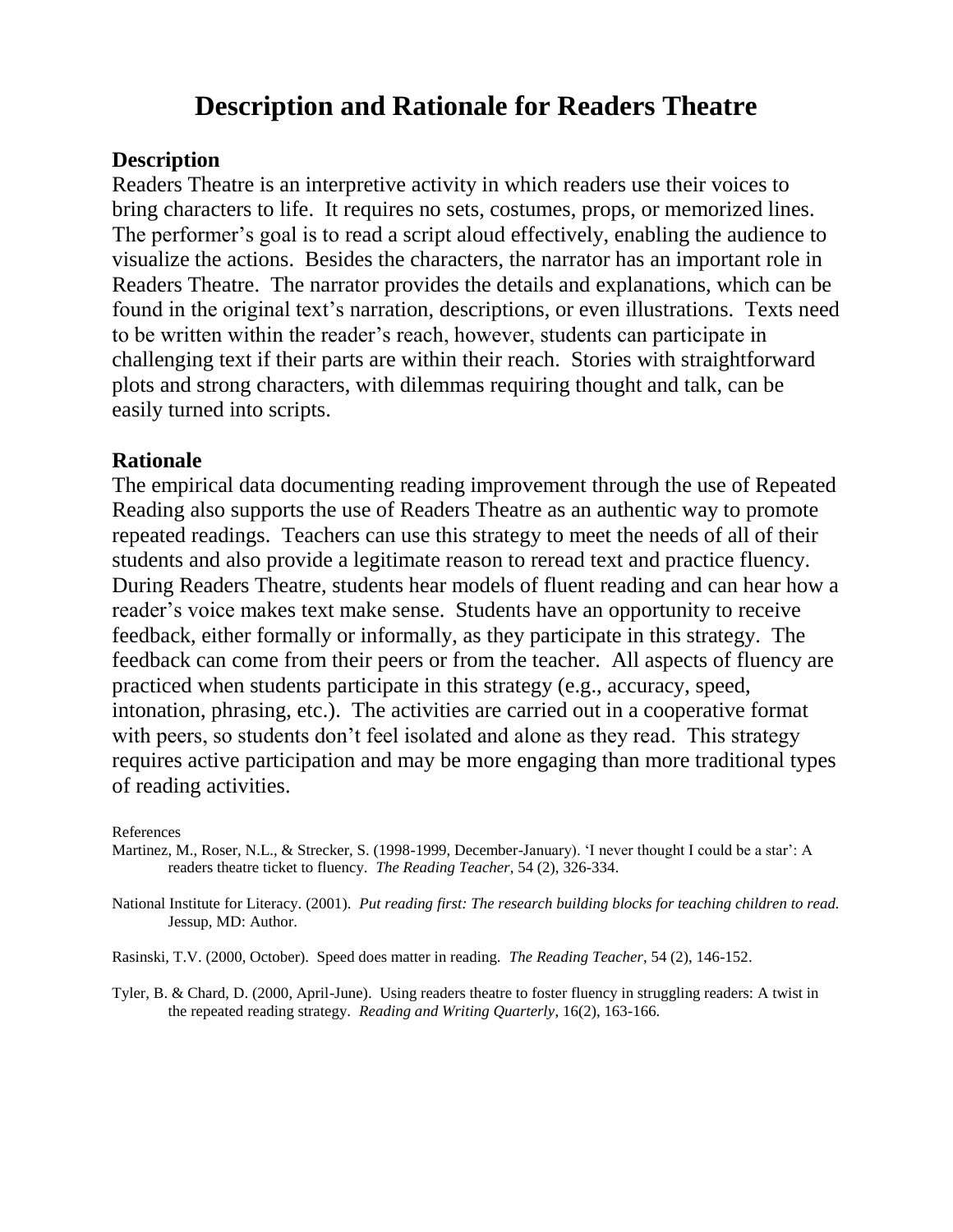# **Steps for Planning Readers Theatre**

- Offer a brief mini-lesson on one aspect of fluency (e.g., noting signals in text, discussing how a character might feel, etc.).
- Have students read the text silently or in pairs. Students can take the scripts home for extra practice.
- Then have students practice reading the script aloud again, taking turns reading different roles.
- The next day, students practice reading the script aloud again, then determine who will read each role for the performance.
- Students can spend time highlighting their parts and reading and rereading their assigned roles.
- Have students perform for the class or some other audience.

Martinez, M., Roser, N.L., & Strecker, S. (1998-1999, December-January). 'I never thought I could be a star': A readers theatre ticket to fluency. *The Reading Teacher*, 54 (2), 326-334.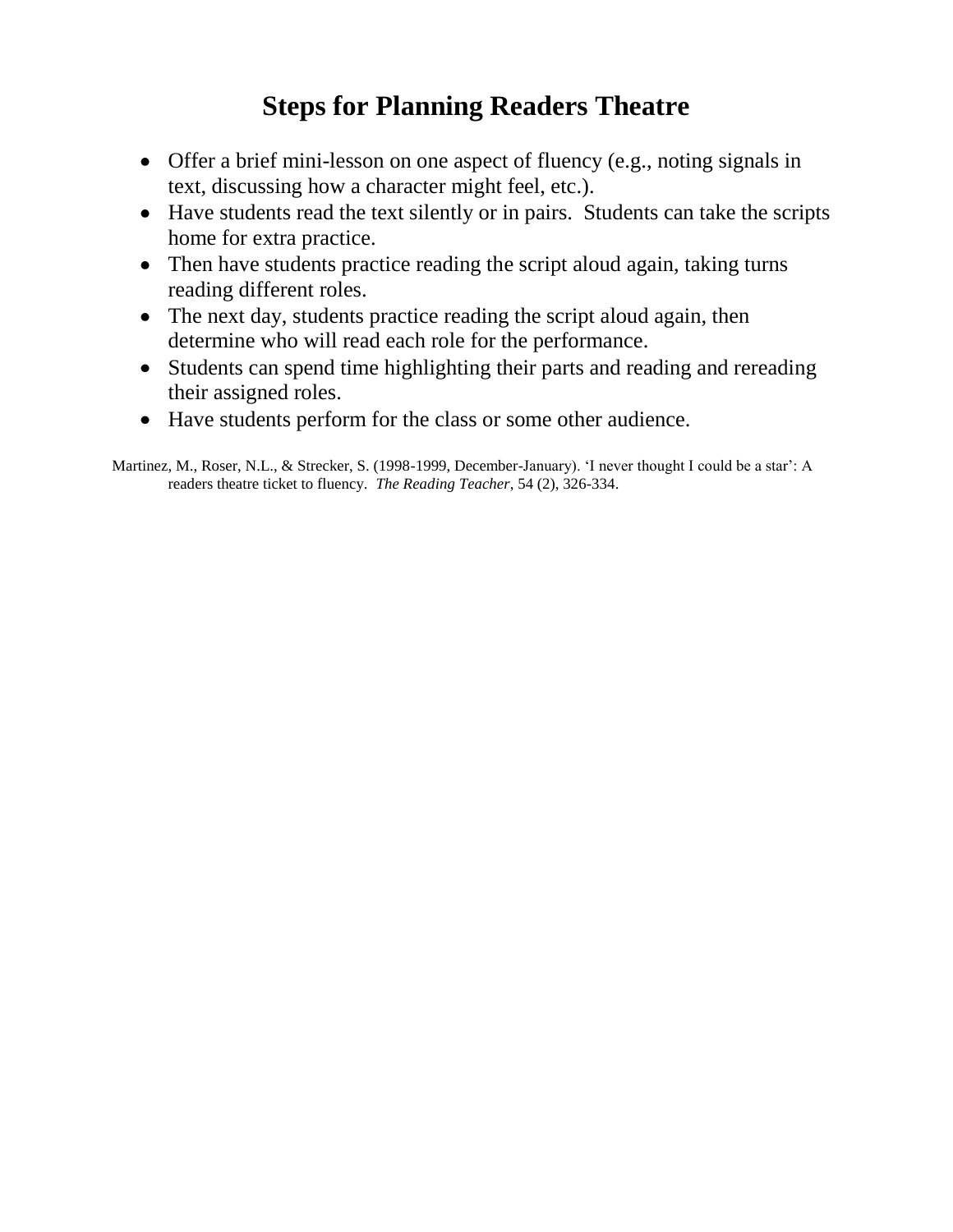# **Description and Rationale for Partner Reading**

### **Description**

In partner reading, students take turns reading aloud to each other. Students are divided into pairs. Each student reads a short passage three times and then provides feedback about their own and their partner"s oral fluent reading behaviors. For partner reading, partners can have the same reading ability or partnerships can include a more fluent reader with a less fluent reader. Many types of reading materials can be used, such as passages from basal readers, student produced stories, and trade books.

### **Rationale**

Partner reading enables classroom teachers to use repeated reading with a minimum of management difficulties. This strategy gives beginning readers or older students with reading difficulties and opportunity to read contextual materials a number of times so they can experience fluent reading. A typical paired, repeated reading activity takes about 10 to 15 minutes. Many types of reading material can be used, such as passages from basal readers, student-produced stories, or trade books.

References

Koskinen, P.S., & Blum, I.H. (1986, October). Paired repeated reading: A classroom strategy for developing fluent reading. *The Reading Teacher* 40(1), 70-75.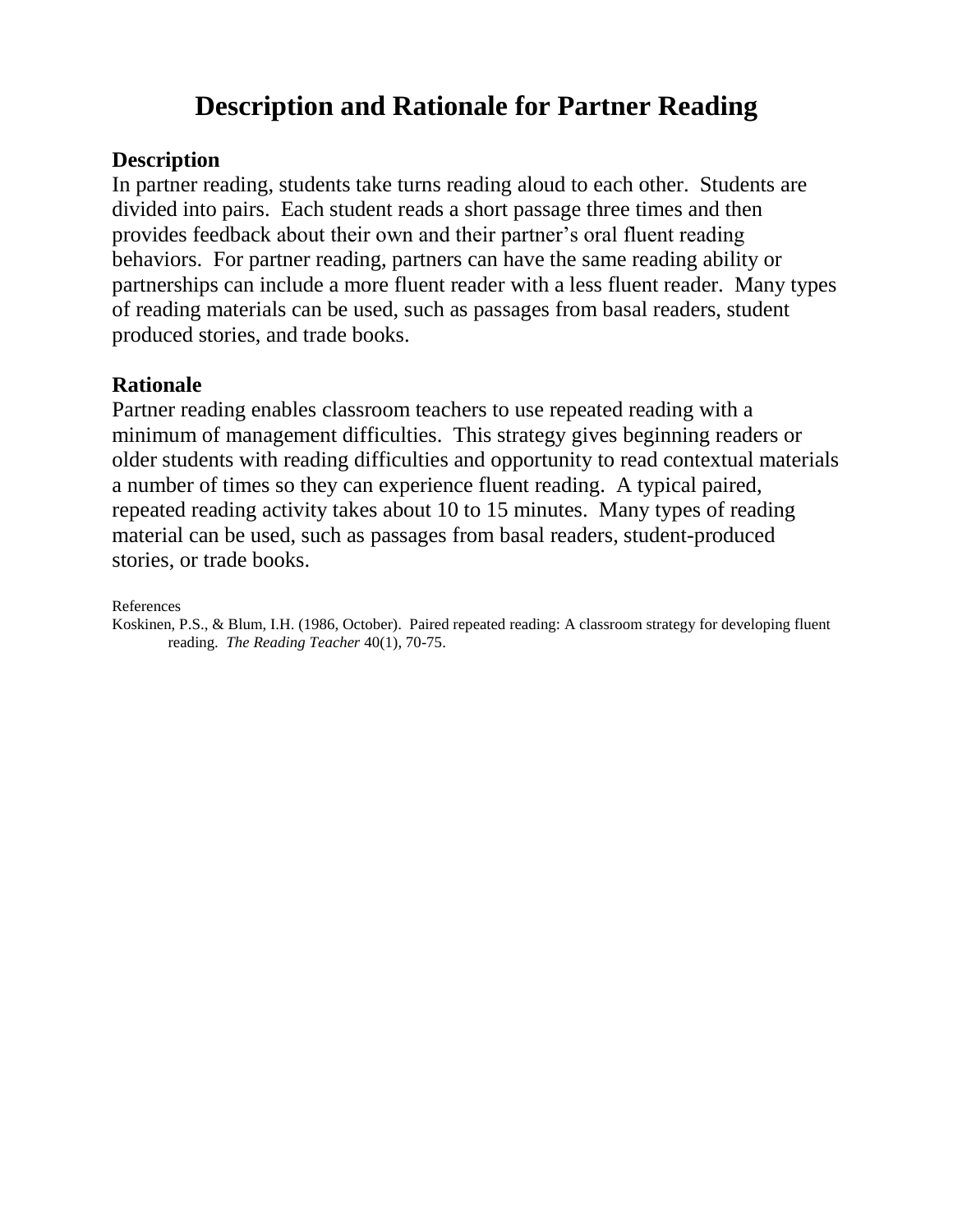# **Instructional Steps for Partner Reading**

When used as part of the regular classroom reading program, paired repeated reading includes the following steps:

- 1. The students each select their own passage from material they are currently using in instruction, counting out approximately 50 words. Having students select different passages makes listening to a partner read more interesting and discourages direct comparison of reading proficiency.
- 2. Students read their passages silently and then decide who will be the first reader.
- 3. Reader: This student reads his/her passage aloud to a partner three different times. Readers may ask their partner for help with a word. After each oral reading, the reader answers the question "How well did you read?" on a self evaluation sheet.

Listener: This student listens to his/her partner read and, after the second and third reading, tells the partner how his/her reading improved and notes this improvement on a "listening" sheet.

- 4. After the third reading, students switch roles, and again follow Step 3.
- Koskinen, P.S., & Blum, I.H. (1986, October). Paired repeated reading: A classroom strategy for developing fluent reading. *The Reading Teacher* 40(1), 70-75.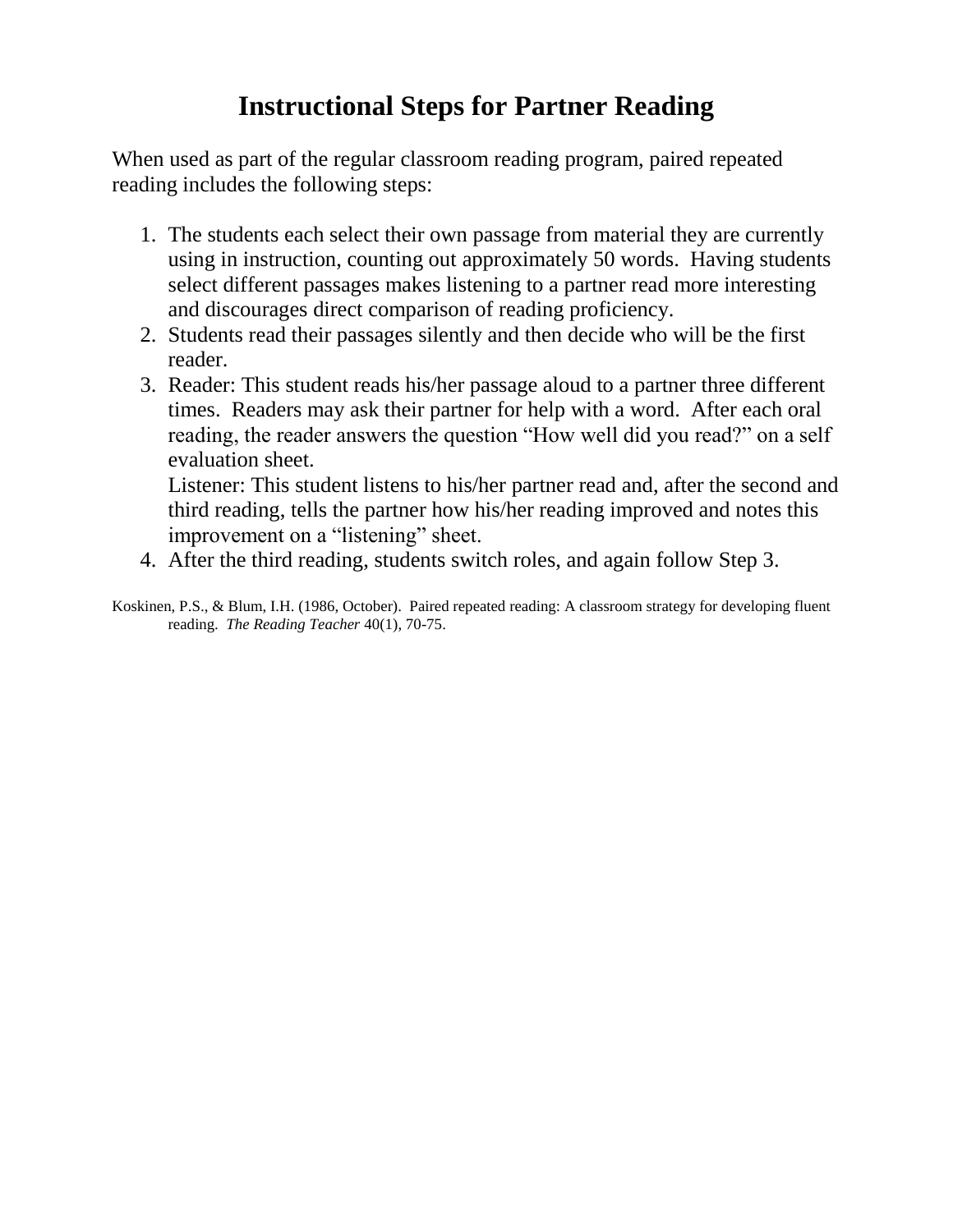# **Choral Reading Article Summaries**

In choral, or unison, reading, students read along as a group with you (or another fluent adult reader). Of course, to do so, students must be able to see the same text that you are reading. They might follow along as you read from a big book, or they might read from their own copy of the book you are reading. For choral reading, choose a book that is not too long and that you think is at the independent reading level of most students. Patterned or predictable books are particularly useful for choral reading, because their repetitious style invites students to join in. Begin by reading the book aloud as you model fluent reading. Then reread the book and invite students to join in as they recognize the words you are reading. Continue reading the book, encouraging students to read along as they are able. Students should read the book with you three to five times total (though not necessarily on the same day). At this time, students should be able to read the text independently.

*Put reading first*, pp. 27-28

Choral reading involves student reading a text in unison (Gillet & Temple, 2000). It helps build confidence and extend enjoyment of the reading process (Opitz & Rasinski, 1998). Repeated practice of choral reading materials helps to develop reading competence, nurtures collaboration among students, and helps students feel successful as readers.

*Fluency: Questions, answers, evidence-based strategies*, p. 32.

Choral reading is similar to partner reading in that less able readers receive support in their reading. However, in the case of choral reading, the support is given through a group of readers. Choral reading has become something of a lost art in the elementary schools. In past generations, students together learned and chorally recited poems, songs, famous speeches, interesting passages from stories, and other selections. Through choral reading even the least-able reader was able to join in as much as he dared without risk of failure or ridicule. After several readings of this sort even the less able readers were able to read the passage on his or her own with considerable fluency. Today, however, with so much emphasis placed on silent reading, children have few opportunities to engage in the community form of reading.

*Handbook of effective instruction in literacy*, n.d.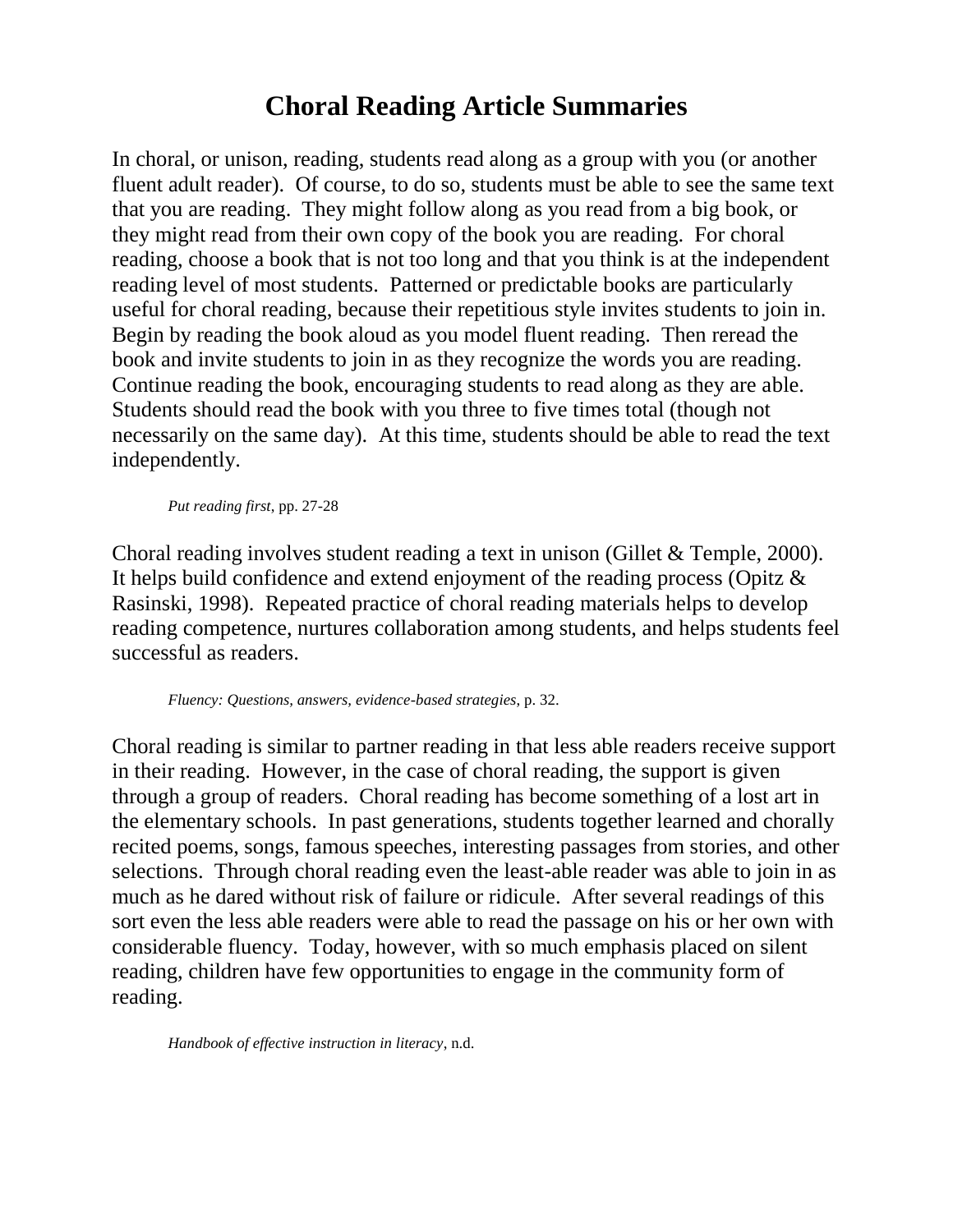# **Description and Rationale for Choral Reading**

#### **Description**

In choral, or unison reading, students read along as a group with a fluent reader.

### **Rationale**

This is another technique for incorporating fluency training into the general education setting. Teachers may choose texts which are a part of their reading series and warrant additional practice, choose poetry selections, or select literature books which are of interest to the students. This technique provides a model of fluent reading for students as they listen to sound, stress, duration, and pitch. Also, this type of practice brings in the social context to the act of reading. This strategy is cost-effective and easy-to-implement yet yields gains in reading fluency.

#### References

Eldredge, J.L. (1990, November/December). Increasing the performance of poor readers in the third grade with a Group-assisted strategy. *Journal of Educational Research*, 84, 69-77.

National Institute for Literacy. (2001). *Put reading first: The research building blocks for teaching children to read.* Jessup, MD: Author.

Richards, M. (2000, April). Be a good detective: Solve the case of oral reading fluency. *The Reading Teacher*, 53(7), 534-540.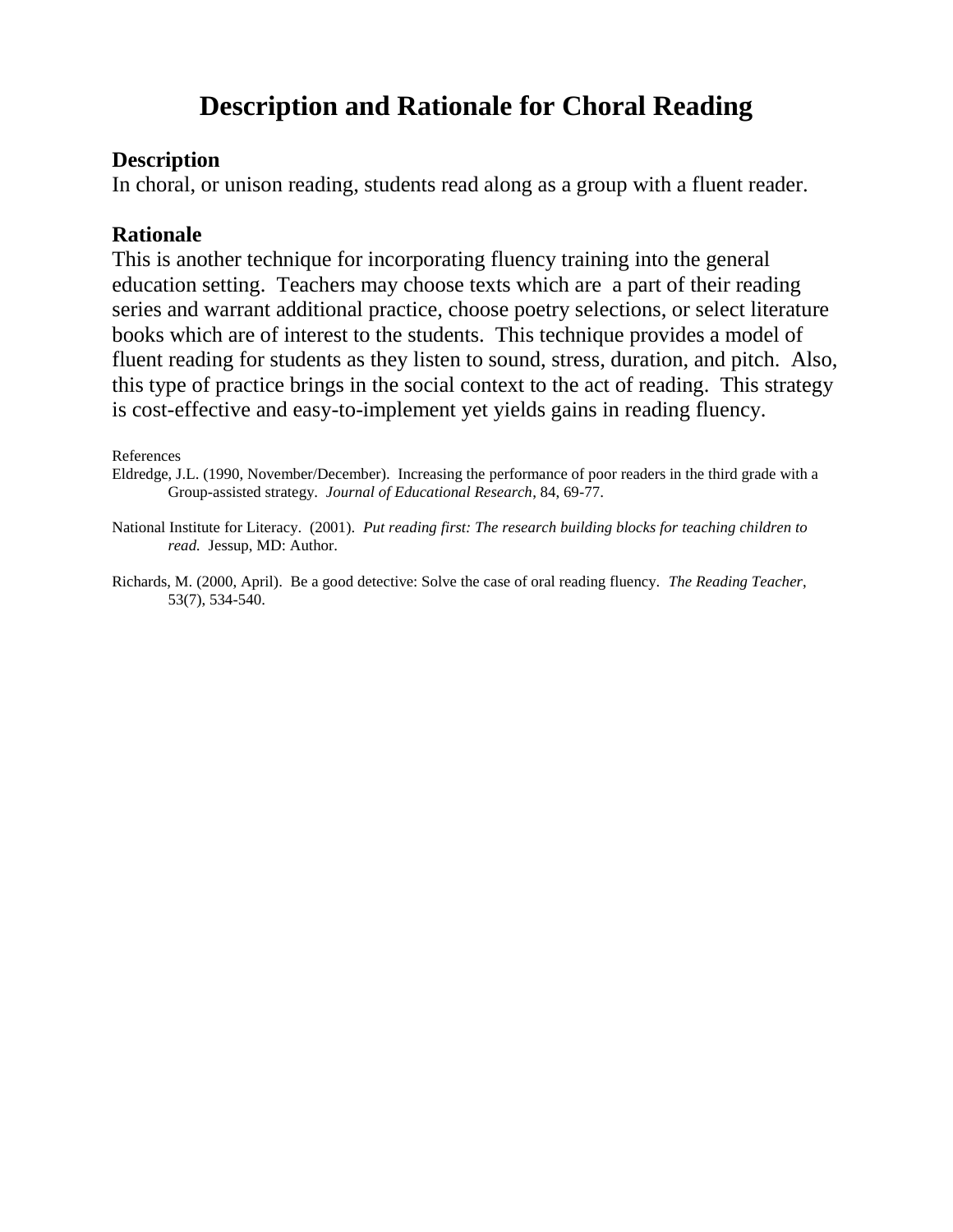# **Instructional Steps for Choral Reading**

- 1. Students and teacher each have copies of the text. The teacher can use a big book so all students can see, students can have individual copies of the text, or students can be placed in dyads sharing the text between them.
- 2. The teacher begins by reading the text aloud as he/she models fluent reading. Students follow along in the text; some may have students point to the words as they are read.
- 3. The teacher rereads the text, inviting students to join in as they recognize the words.
- 4. Students and the teacher read the text several times (three to five) until students are able to read the text independently. Successive readings may occur over several sessions.

Modified from:

National Institute for Literacy. (2001). *Put reading first: The research building blocks for teaching children to read.* Jessup: MD: Author.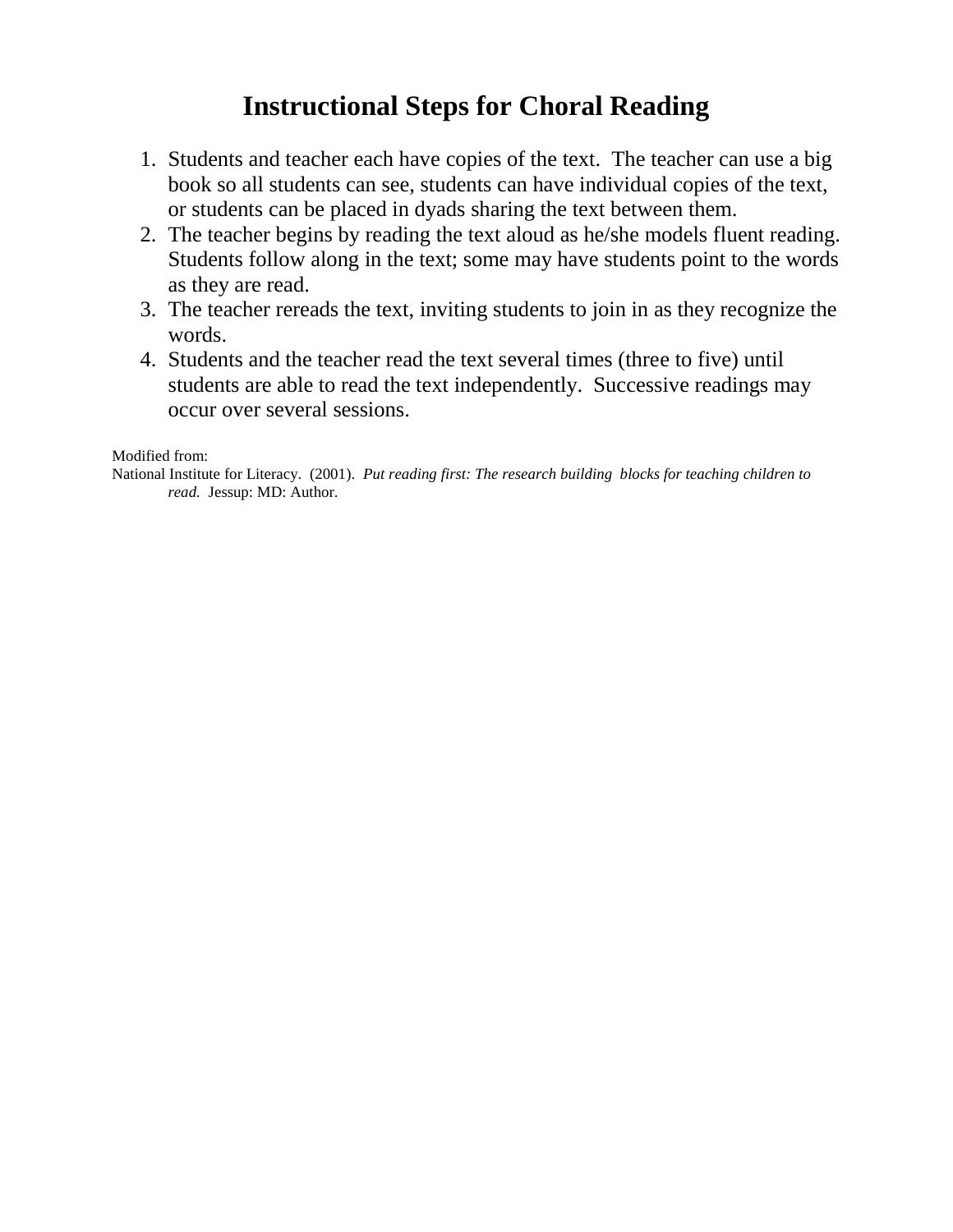# **Description and Rationale for Repeated Reading**

### **Description**

Unassisted

- 1. Students are given short reading passages that contain words generally recognizable to students. Passage length should be between 50 and 300 words. Passages can be taken from many different types of reading materials and should be at the student"s independent level.
- 2. Students orally read the passage several times until a predetermined level of fluency or reading rate is attained (e.g., 95 words per minute). Students may be involved in recording and charting their own progress.
- 3. In other cases, students are expected to orally read the passage for a certain number of repetitions. Most studies suggest students benefit from orally reading the passage three to five times.
- 4. After students have reached criterion, they start the process over with another piece of text.

Assisted

- 1. The teacher models fluent reading of the selected passage, then discusses new vocabulary and content with the students.
- 2. The class practices the text as a whole group.
- 3. Students practice the passage independently until they have reached the desired criterion or have read the passages a specified number of times.

### **Rationale**

The studies on Repeated Reading have found clear improvements across multiple readings regardless of students' reading levels or age levels, although greater gains were sometimes attributed to poor readers (National Reading Panel, pp. 3-15). Repeated Reading can be incorporated into a regular classroom reading program. This technique can be modified to include unassisted or assisted repeated-reading techniques. The investigations on repeated reading suggest that fluency can be improved through repeated readings with or without specific guidance; students can work independently or with support from an adult or peer. Text selections need to be based on students" reading levels. The teacher needs to set the context for rereading so that students don"t think of it as a punitive or remedial technique.

References:

Dowhower, S.L. (1989, March). Repeated reading: Research into practice. *The Reading Teacher*, 502-507.

Samuels, S.J. (1979, January). The method of repeated reading. *The Reading Teacher*, 32, 403-408.

Young, A.R., Bowers, P.G., & MacKinnon, G.E. (1996). Effects of prosodic modeling and repeated reading on poor readers" fluency and comprehension. *Applied Psycholinguistics*, 17, 59-84.